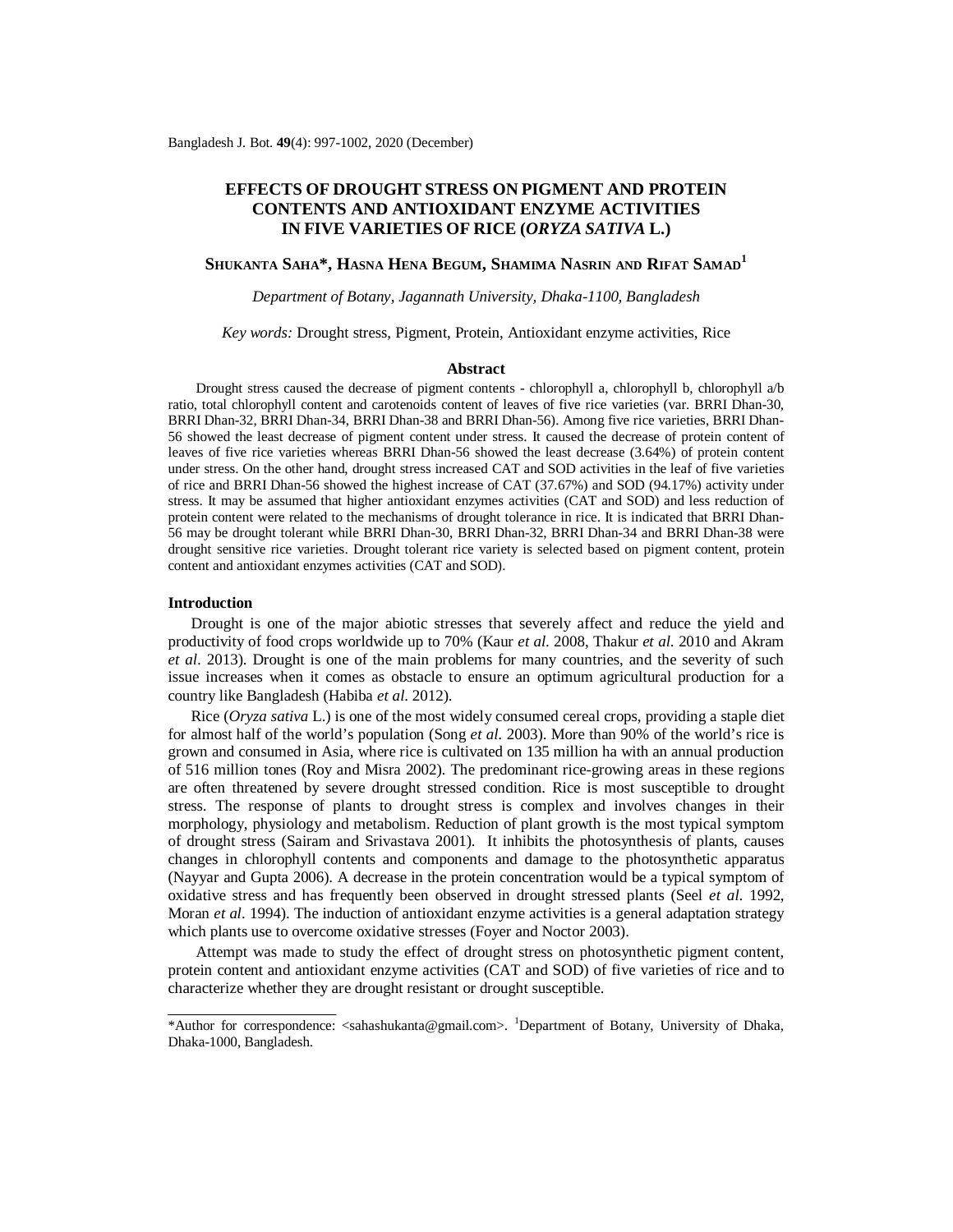#### **Materials and Methods**

 A pot experiment was carried out at the research garden of the Department of Botany, Jagannath University, Dhaka. Seeds of BRRI Dhan-30, BRRI Dhan-32, BRRI Dhan-34, BRRI Dhan-38 and BRRI Dhan-56 were collected from Bangladesh Rice Research Institute (BRRI), Gazipur. Mixture of half loamy soil and half compost was used. The pot experiment was set up in net house of the research garden of Department of Botany, Jagannath University, Dhaka.

 The seeds of five rice varieties were surface sterilized by agitation in 95% ethanol for 1 min, followed by five washings with sterile water. Seeds were rinsed in distilled water for about 30 min and then were allowed to germinate on a filter paper in Petri dishes, moistened with 4 ml of distilled water. The Petri dishes were arranged randomly and stored at room temperature ( $24 \pm 2$ ) °C) under dark conditions. The Petri dishes were covered to prevent the loss of moisture by evaporation under laboratory condition. The germination of seeds were observed carefully and within three days the seeds were germinated and the germinated 8 seeds were sown in each pots. Drought stress was imposed by withholding irrigation at 21 days after sowing in 25 pots. Water level in well-watered treatment (control) was maintained at 5 cm above the surface of the soil in the rest 25 pots. The experiment was arranged with completely randomized design (CRD) with five replications.

 Pigment contents were analysed at 11 days of treatment. Chlorophyll a and b, total chlorophyll content, chlorophyll a/b ratio and carotenoid contents of leaves were determined for each treatment. The amount of chlorophyll a and b was determined by using specific absorption coefficient of Mackinney (1940) and the formulae of Maclachlan and Zalik (1963). Total chlorophyll content was estimated by using the equation of Hiscox and Israelstam (1979). The amount of carotenoid was determined by the equation of Von Wettstein (1957). Protein content of leaves for each treatment was determined at 15 days after stress by the method of Lowry *et al*. (1951). The method of Zhang *et al.* (2005) was employed to determine the catalase (CAT) activity and superoxide dismutase (SOD) activity of leaf for each treatment at 15 days after stress.

#### **Results and Discussion**

 The pigment content of leaves were analysed at 11 days of treatment (Fig. 1a, b, c, d, e). Drought stress decreased chlorophyll a content in the leaves of BRRI Dhan-30, BRRI Dhan-32, BRRI Dhan-34, BRRI Dhan-38 and BRRI Dhan-56 by 45, 40.21, 21.47, 14.38 and 7.45%, respectively. Among the rice varieties, BRRI Dhan-56 showed the least decrease of chlorophyll a content under stress (Fig. 1a). Drought stress decreased chlorophyll b content in BRRI Dhan-30, BRRI Dhan-32, BRRI Dhan-34, BRRI Dhan-38 and BRRI Dhan-56 by 29.8, 29.9, 17.19, 17.46 and 8.97%, respectively where BRRI Dhan-56 showed the least decrease of chlorophyll b content under stress (Fig. 1b). It decreased chlorophyll a/b ratio by 34.67, 29.21, 28.64, 19.42 and 6.55% in BRRI Dhan-30, BRRI Dhan-32, BRRI Dhan-34, BRRI Dhan-38 and BRRI Dhan-56, respectively. Among the rice varieties, BRRI Dhan-56 showed the least decrease of chlorophyll a/b ratio under stress (Fig. 1c). Drought stress decreased total chlorophyll content by 46.4, 45.83, 43.14, 38.25 and 21.31% in BRRI Dhan-30, BRRI Dhan-32, BRRI Dhan-34, BRRI Dhan-38 and BRRI Dhan-56, respectively and BRRI Dhan-56 showed the least decrease of total chlorophyll content under stress (Fig. 1d) and carotenoid content decreased by 25.64, 19.04, 16.64, 15.03 and 14.09% in BRRI Dhan-30, BRRI Dhan-32, BRRI Dhan-34, BRRI Dhan-38 and BRRI Dhan-56, respectively (Fig. 1e). The results are in agreement with Nasrin *et al*. (2020) who described a significant decrease of chlorophyll a and b, total chlorophyll and carotenoid content in rice var. BRRI Dhan-24. Similarly, Drought stress decreased chlorophyll content in raddish (Akram *et al*.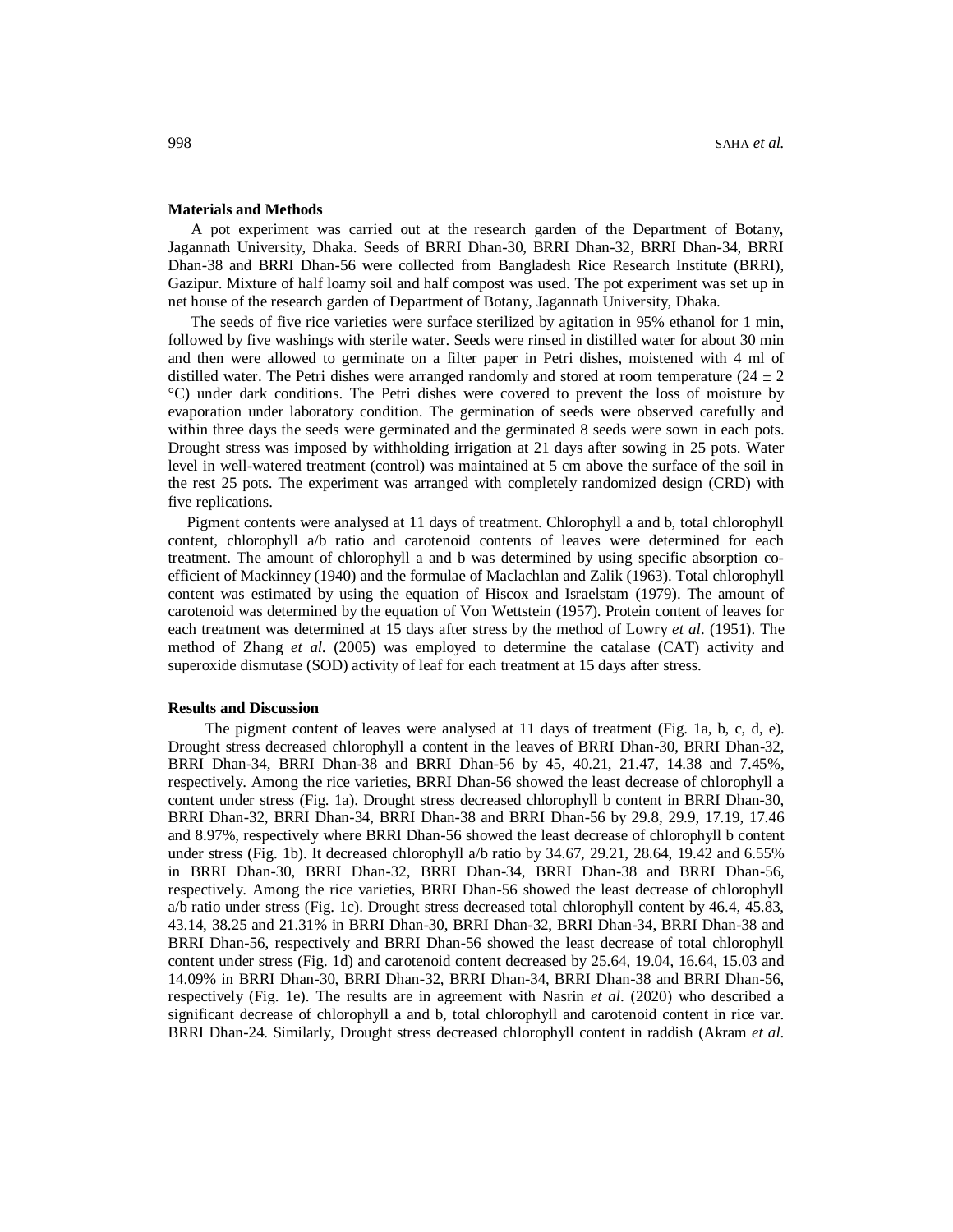2016). The decrease of chlorophyll content may slow down the rate of photosynthesis (Saha *et al.*  2016). These results indicated that among five varieties, only BRRI Dhan-56 showed the less decrease of chlorophyll content under drought stress that means the reduction rate of photosynthesis is low.



Fig. 1. **(**a) The effect of drought stress on chlorophyll a content of leaf of rice. Strip sign represent control and solid symbols represent treatment. Each value is the mean of five replicates; the bars represent  $\pm$  standard error. (b) The effect of drought stress on chlorophyll b content of leaf of rice. (c) The effect of drought stress on total chlorophyll content of leaf of rice. (d) The effect of drought stress on chlorophyll a/b ratio of leaf of rice. (e) The effect of drought stress on carotenoid contents of leaf of rice.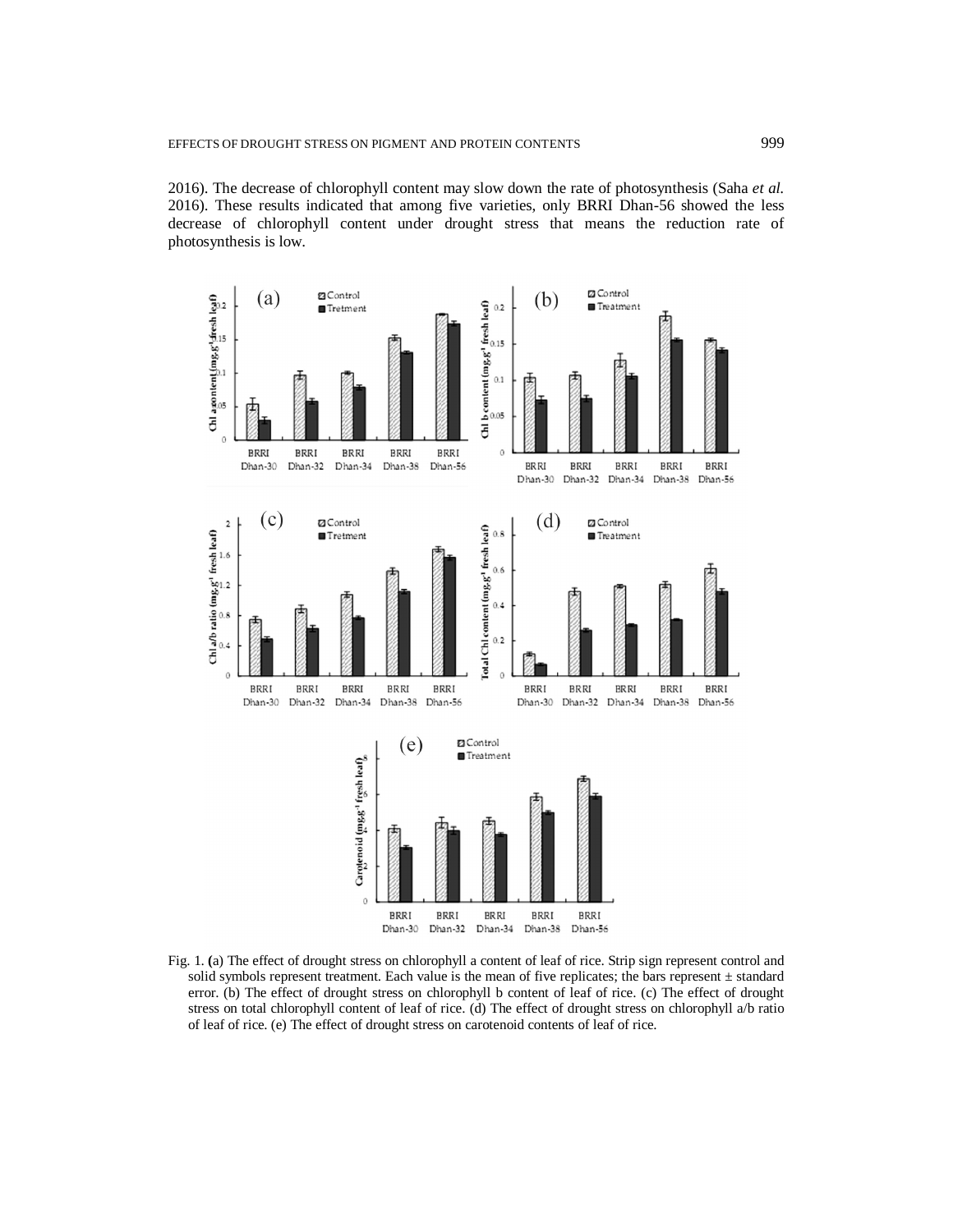Drought stress decreased protein content in the leaf of BRRI Dhan-30, BRRI Dhan-32, BRRI Dhan-34, BRRI Dhan-38 and BRRI Dhan-56 by 41.01, 34.29, 28.89, 25.71 and 3.64%, respectively, at 15 days of treatment. Among five rice varieties, BRRI Dhan-56 showed the least decrease of protein content under stress (Fig. 2). Similarly, drought stress decreased protein content in rice plant as reported by Choudhary *et al*. (2009). The reduction of protein content in leaves may cause due to inhibition of protein synthesis or to induce protein denaturation. This result suggests that less reduction of protein content is related to the tolerance of plants under stress.



Fig. 2. The effect of drought stress on the accumulation of protein content in the leaf of rice. Strip sign represents control and solid symbols represent treatment. Each value is the mean of five replicates; the bars represent ± standard error.

 Drought stress increased catalase activity in the leaf of BRRI Dhan-30, BRRI Dhan-32, BRRI Dhan-34, BRRI Dhan-38 and BRRI Dhan-56 by 7.65, 13, 15.5, 22.59 and 37.67%, respectively, at 15 days of treatment whereas BRRI Dhan-56 showed the highest increase of CAT activity under stress (Fig. 3a). CAT activity was increased in the drought tolerant varieties of rice (*Oryza sativa* L.) shown by Fen *et al*. (2015). It increased Superoxide Dismutase activity in the leaf of BRRI Dhan-30, BRRI Dhan-32, BRRI Dhan-34, BRRI Dhan-38 and BRRI Dhan-56 by 15.38, 24.26, 68.12, 70.59 and 94.17%, respectively, at 15 days of treatment whereas BRRI Dhan-56 showed the highest increase of SOD (94.17%) activity under stress (Fig. 3b).



Fig. 3. (a) The effect of drought stress on catalase activity in the leaf of rice. Strip sign represents control and solid symbols represent treatment. Each value is the mean of five replicates; the bars represent  $\pm$ standard error. (b) The effect of drought stress on superoxide dismutase activity in the leaf of rice.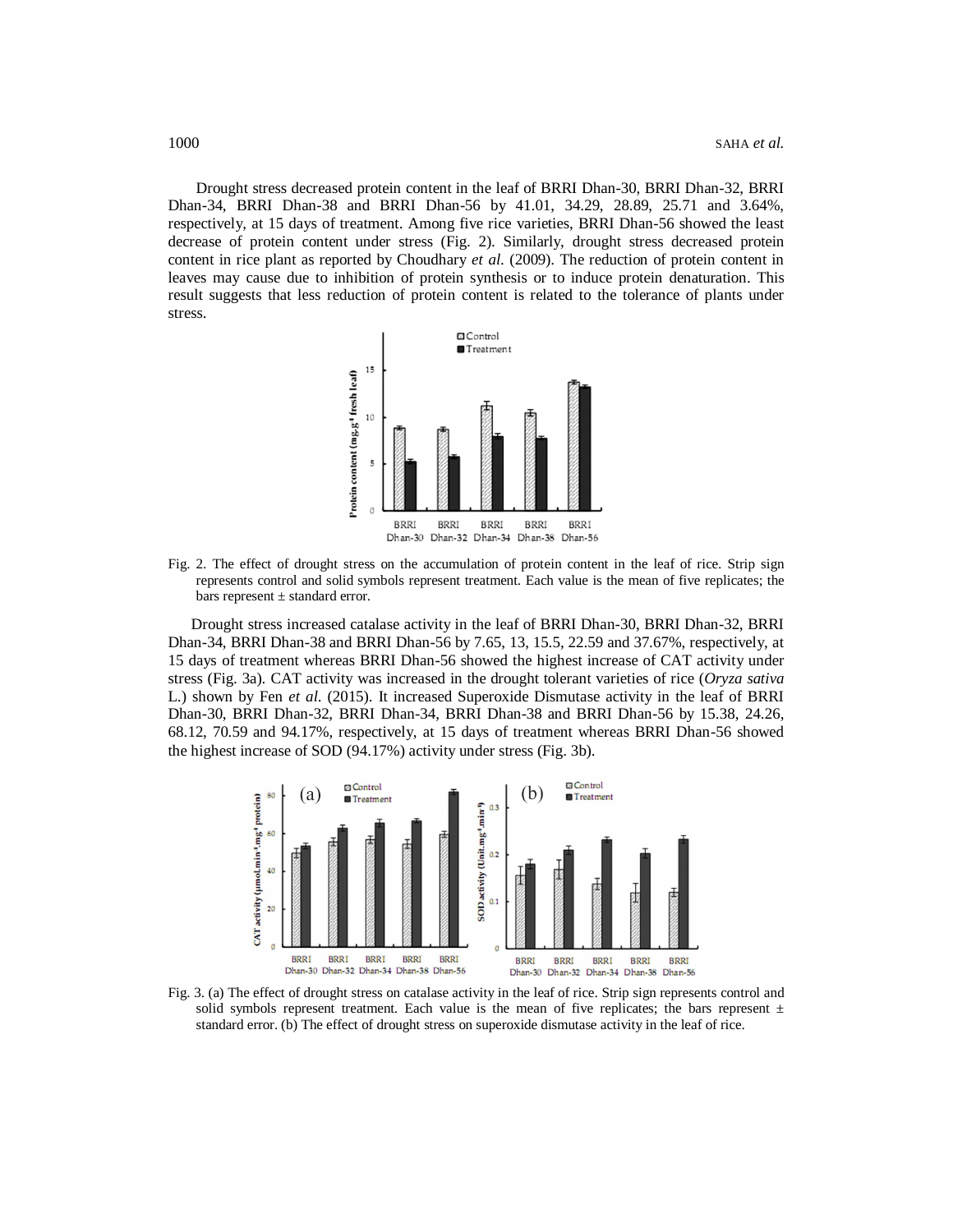Similar results reported by Lum *et al*. (2014) that SOD activity enhanced in seedlings exposed to drought stress from the experiment of upland rice varieties (*Oryza sativa* L.). The balance between ROS production and activities of antioxidative enzyme determines whether oxidative signaling and/or damage will occur (Moller *et al*. 2007).

Higher antioxidant enzymes activities are related to the tolerance of plants under environmental stresses. For example, the drought-tolerant species of pigeon pea (*Cajanus cajan*) (Kumar *et al*. 2011), wheat (*Triticum aestivum*) (Hasheminasab *et al*. 2012 and Omar 2012) and black gram (*Phaseolus mungo*) (Pratap and Sharma 2010) had higher activities of CAT and SOD than the drought-sensitive species.

The present study indicated that BRRI Dhan-56 may be drought tolerant while BRRI Dhan-30, BRRI Dhan-32, BRRI Dhan-34 and BRRI Dhan-38 were drought sensitive rice variety. Drought tolerant rice variety (BRRI Dhan-56) is selected based on pigment content, protein content and antioxidant enzymes activities (CAT and SOD).

#### **References**

- Akram HM, Ali A, Sattar A, Rehman HSU and Bibi A 2013. Impact of water deficit stress on various physiological and agronomic traits of three Basmati rice (*Oryza sativa* L.) cultivars. J. Anim. Plant Sci. **23**: 1415-1423.
- Akram NA, Waseem M, Ameen R and Ashraf M 2016. Trehalose pre-treatment induces drought tolerance in radish (*Raphanus sativus* L.) plants: Some key physio-biochemical traits. Acta Physiol. Plant. **38**: 3.
- Choudhary MK, D Basu, A Datt, N Chakraborty and S Chakraborty 2009. Dehydration responsive nuclear proteome of rice (*Oryza sativa* L.) illustrates protein network, novel regulation of cellular adaptation and evolutionary perspective. Mol. Cell. Proteomics. **8**: 1579-1589.
- Fen LL, Ismail MR, Zulkarami B, Rahman MSA and Islam MR 2015. Physiological and molecular characterization of drought responses and screening of drought tolerant rice varieties. Biosci. J. **31**(3): 709-718.
- Foyer C and Noctor G 2003. Redox sensing and signaling associated with reactive oxygen in chloroplasts, peroxisomes and mitochondria. Physiol. Plant. **119**: 355-364.
- Habiba U, Shaw R and Takeuchi Y 2012. Farmer's perception and adaptation practices to cope with drought: Perspectives from Northwestern Bangladesh. Int. J. Disaster Risk Reduct. **1**:72-84.
- Hasheminasab H, Assad MT, Aliakbari A and Sahhafi R 2012. Influence of drought stress on oxidative damage and antioxidant defense systems in tolerant and susceptible wheat genotypes. J. Agric. Sci. **4**: 20-30.
- Hiscox JD and Israelstam GF 1979. A method for the extraction of chlorophyll from leaf tissue without maceration. Can. J. Bot. **57**: 1332-1334.
- Kaur G, Kumar S, Nayyar H and Upadhyaya HD 2008. Cold stress injury during the pod-filling phase in chickpea (*Cicer arietinum* L.): Effects on quantitative and qualitative components of seeds. J. Agron. Crop Sci. **194**: 457-464.
- Kumar RR, Karajol K and Naik GR 2011. Effect of polyethylene glycol induced water stress on physiological and biochemical responses in pigeon pea (*Cajanus cajan* L. Mill sp.). Recent Res. Sci. Tech. **3**: 148-152.
- Lowry OH, Rosenbrough NJ, Farr AL and Randall RJ 1951. Protein measurement with folin-phenol reagent. J. Biol. Chem. **193**: 265-275.
- Lum MS, Hanafi MM, Rafii YM and Akmar ASN 2014. Effect of drought stress on growth, proline and antioxidant enzyme activities of upland rice. J. Anim. Plant Sci. **24**(5): 1487-1493.
- Mackinney GJ 1940. Criteria for purity of chlorophyll preparation. J. Biol. Chem. **132**: 91-107.
- Maclachlan S and Zalik S 1963. Plastid structure, chlorophyll concentration and free amino acid composition of a chlorophyll mutant of barley. Can. J. Bot. **41**: 1053-1060.